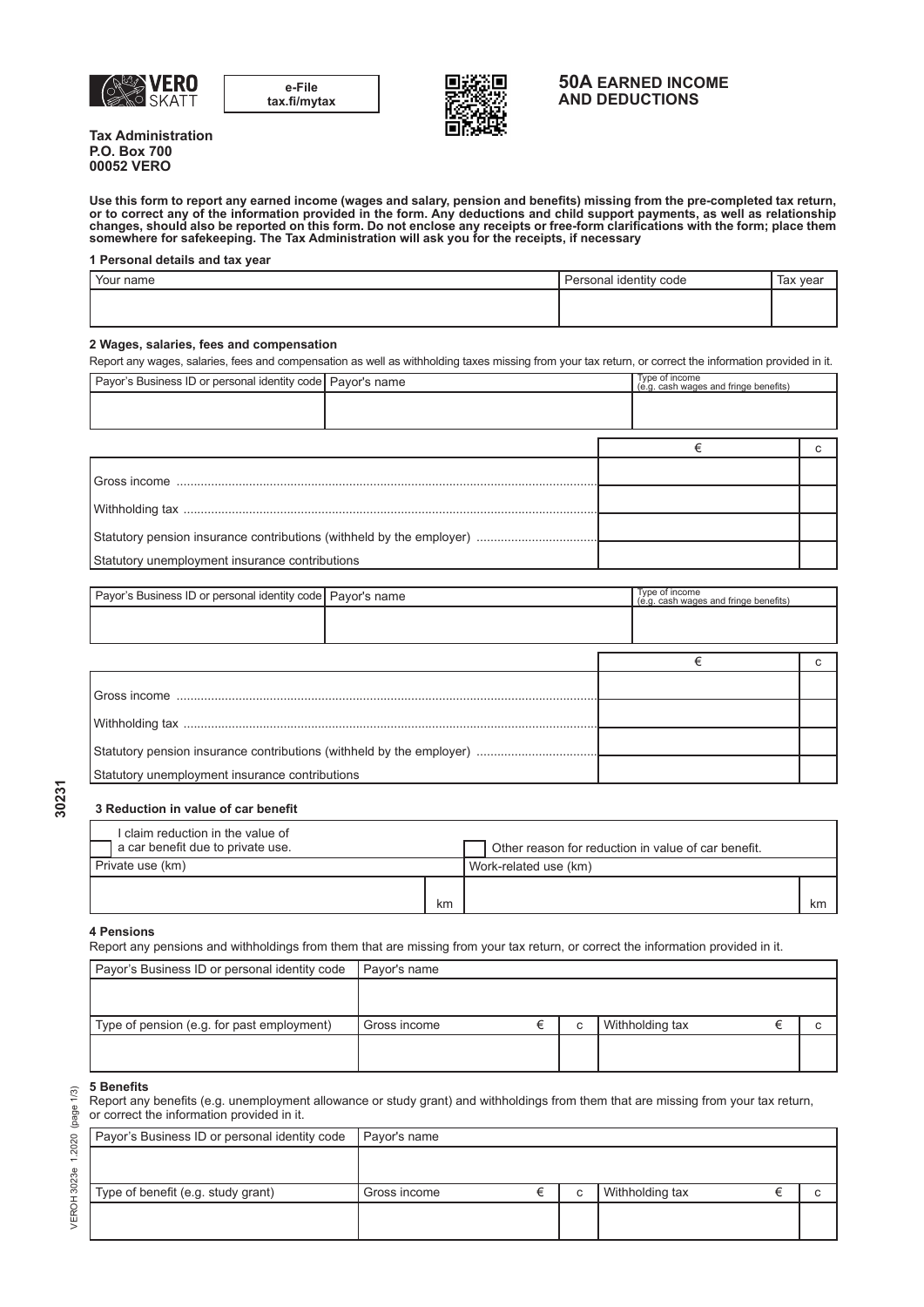



## **50A EARNED INCOME AND DEDUCTIONS**

Personal identity code Tax year

### **6 Other earned income**

Report any other earned income missing from your tax return.

| $TV$ no nt.<br>ype of income | ' Gross income |  |
|------------------------------|----------------|--|
|                              |                |  |
|                              |                |  |

### **7 Request for income spreading or deferral of retirement income**

|                                   | I am asking for a deferral of retirement income |
|-----------------------------------|-------------------------------------------------|
| I am asking for income spreading. | and income spreading.                           |

## **8 Deductions from earned income**

#### **8.1 Special tax deduction for reduced capacity to pay taxes**

| Grounds for special tax deduction | Cost |  |
|-----------------------------------|------|--|
|                                   |      |  |
| <b>Illness</b>                    |      |  |
|                                   |      |  |
|                                   |      |  |
|                                   |      |  |
|                                   |      |  |
|                                   |      |  |
| Total                             |      |  |

**30232**

| 8.2 Statutory pension insurance contributions for non-wage income                       |  |
|-----------------------------------------------------------------------------------------|--|
| YEL or MYEL pension insurance contributions<br>(when not deducted as business expenses) |  |

#### **8.3 Membership and unemployment fund fees for labour market organisations**

Report any membership fees missing from your tax return, or correct any of the information in it. In the form, enter the total amount of membership fees paid per year, but only the name and Business ID of the labour market organisation or unemployment fund to which the corrections apply.  $\epsilon$  corrections apply the corrections apply. Total membership fees for labour market organisation or unemployment fund/year Name of labour market organisation or unemployment fund <br>Business ID

| 8.4 Expenses incurred in acquiring or maintaining wage income                      | € |  |
|------------------------------------------------------------------------------------|---|--|
|                                                                                    |   |  |
|                                                                                    |   |  |
|                                                                                    |   |  |
|                                                                                    |   |  |
| Work-related equipment (material costs and expenses for using own work equipment). |   |  |
|                                                                                    |   |  |
|                                                                                    |   |  |
|                                                                                    |   |  |
| Total expenses incurred in acquiring or maintaining wage income                    |   |  |

| 8.5 Expenses incurred in acquiring or maintaining income other than wages and salary |  |
|--------------------------------------------------------------------------------------|--|
| Expenses incurred in acquiring or maintaining non-wage income                        |  |
| Expenses relating to benefits and other earned income                                |  |

VEROH 3023e 1.2020 (page 2/3) VEROH 3023e 1.2020 (page 2/3)